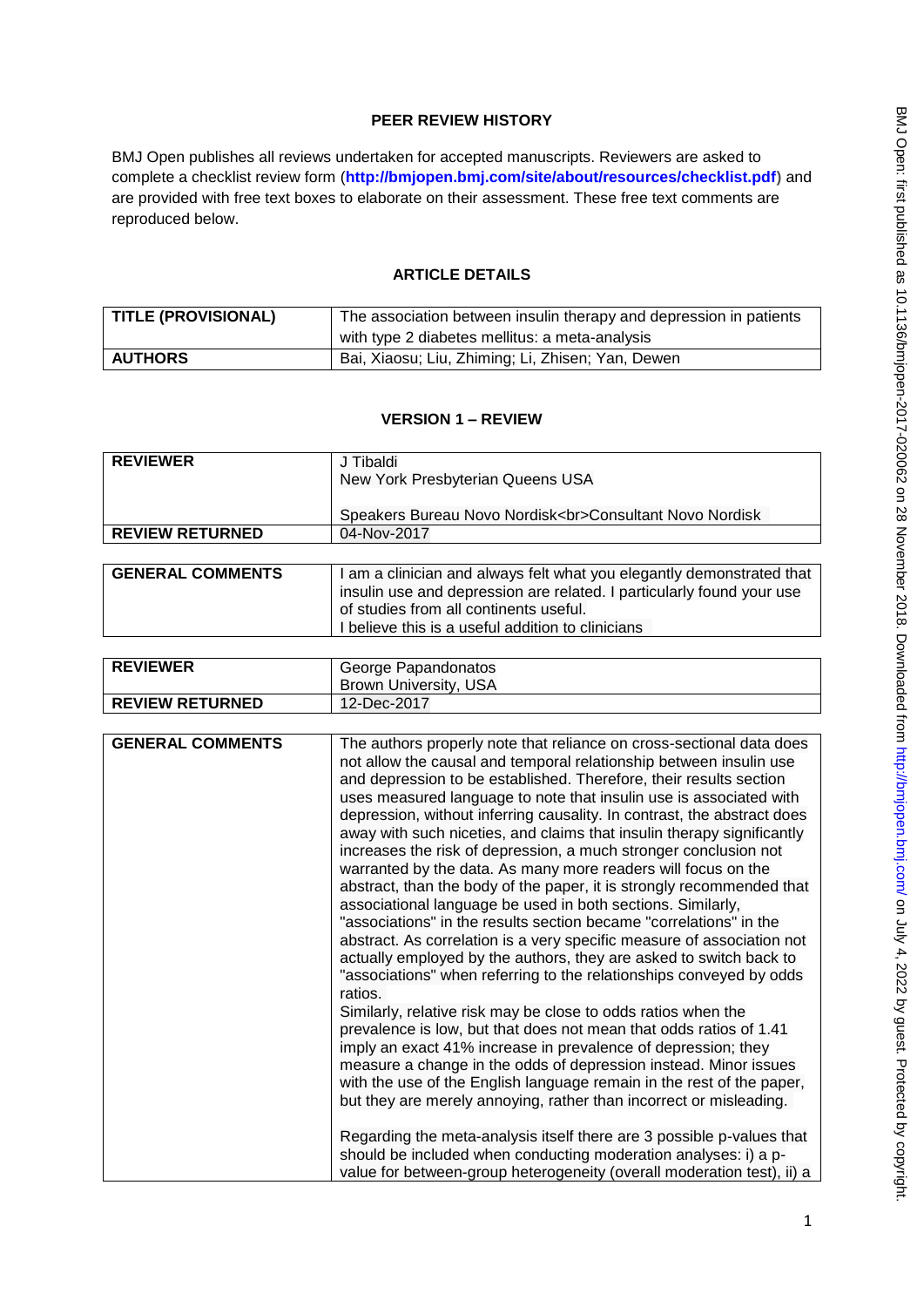|                         | p-value for within-group heterogeneity (homogeneity test) and iii) a                                                                        |
|-------------------------|---------------------------------------------------------------------------------------------------------------------------------------------|
|                         | p-value for the significance of the within-group odds ratio to be                                                                           |
|                         | interpreted only in the absence of within-group heterogeneity.                                                                              |
|                         | Assuming sufficient power for moderation testing, a significant p-                                                                          |
|                         | value for moderation by, e.g., geographical region would lead one to                                                                        |
|                         | look at stratified odds ratios, whose significance would be of interest                                                                     |
|                         | only if they are themselves homogeneous within region. The authors<br>only provide p-values for the stratified odds ratios themselves, with |
|                         | no indication of whether the interaction tests are significant or                                                                           |
|                         | whether the stratified odds ratios are themselves homogeneous                                                                               |
|                         | across studies. The reported I-square statistics seem to suggest                                                                            |
|                         | significant residual heterogeneity even within moderator strata. If so,                                                                     |
|                         | the stratum-specific odds ratios are poor summary measures of the                                                                           |
|                         | insulin-therapy association with depression. For this very reason, it                                                                       |
|                         | is recommended that the authors considerably augment their                                                                                  |
|                         | supplementary material, providing forest plots for each moderation                                                                          |
|                         | analysis, with study names and characteristics clearly labelled in                                                                          |
|                         | each plot. Funnel plots should also be added to the online                                                                                  |
|                         | supplements.                                                                                                                                |
|                         |                                                                                                                                             |
|                         | Still, this is an interesting study in a matter of rising public health                                                                     |
|                         | significance and the authors should be given a chance to improve its                                                                        |
|                         | presentation.                                                                                                                               |
|                         |                                                                                                                                             |
|                         |                                                                                                                                             |
| <b>REVIEWER</b>         | Marjolein M Iversen                                                                                                                         |
|                         | Western Norway University of Applied Sciences                                                                                               |
| <b>REVIEW RETURNED</b>  | 23-Feb-2018                                                                                                                                 |
|                         |                                                                                                                                             |
| <b>GENERAL COMMENTS</b> | In the abstract the aim is stated as: to evaluate the impact of insulin                                                                     |
|                         | therapy on the development of depression. In the introduction: to                                                                           |
|                         | clarify the association between insulin therapy and the development                                                                         |
|                         | of depression in T2DM patients. As the most studies are cross                                                                               |
|                         | sectional, it is not possible to address the aim. Furthermore, it                                                                           |
|                         | seems little meaningful to use much focus on the unadjusted OR as                                                                           |
|                         | people are more likely to start with insulin when diabetes is<br>progressing with among others more complications.                          |

# **VERSION 1 – AUTHOR RESPONSE**

Reviewer #1

General comments

I am a clinician and always felt what you elegantly demonstrated that insulin use and depression are related. I particularly found your use of studies from all continents useful. I believe this is a useful addition to clinicians

Response: On behalf of all co-authors, I would like to appreciate this kindly comment proposed during the peer review.

Reviewer #2

Question 1: The authors properly note that reliance on cross-sectional data does not allow the causal and temporal relationship between insulin use and depression to be established. Therefore, their results section uses measured language to note that insulin use is associated with depression, without inferring causality. In contrast, the abstract does away with such niceties, and claims that insulin therapy significantly increases the risk of depression, a much stronger conclusion not warranted by the data. As many more readers will focus on the abstract, than the body of the paper, it is strongly recommended that associational language be used in both sections. Similarly, "associations" in the results section became "correlations" in the abstract. As correlation is a very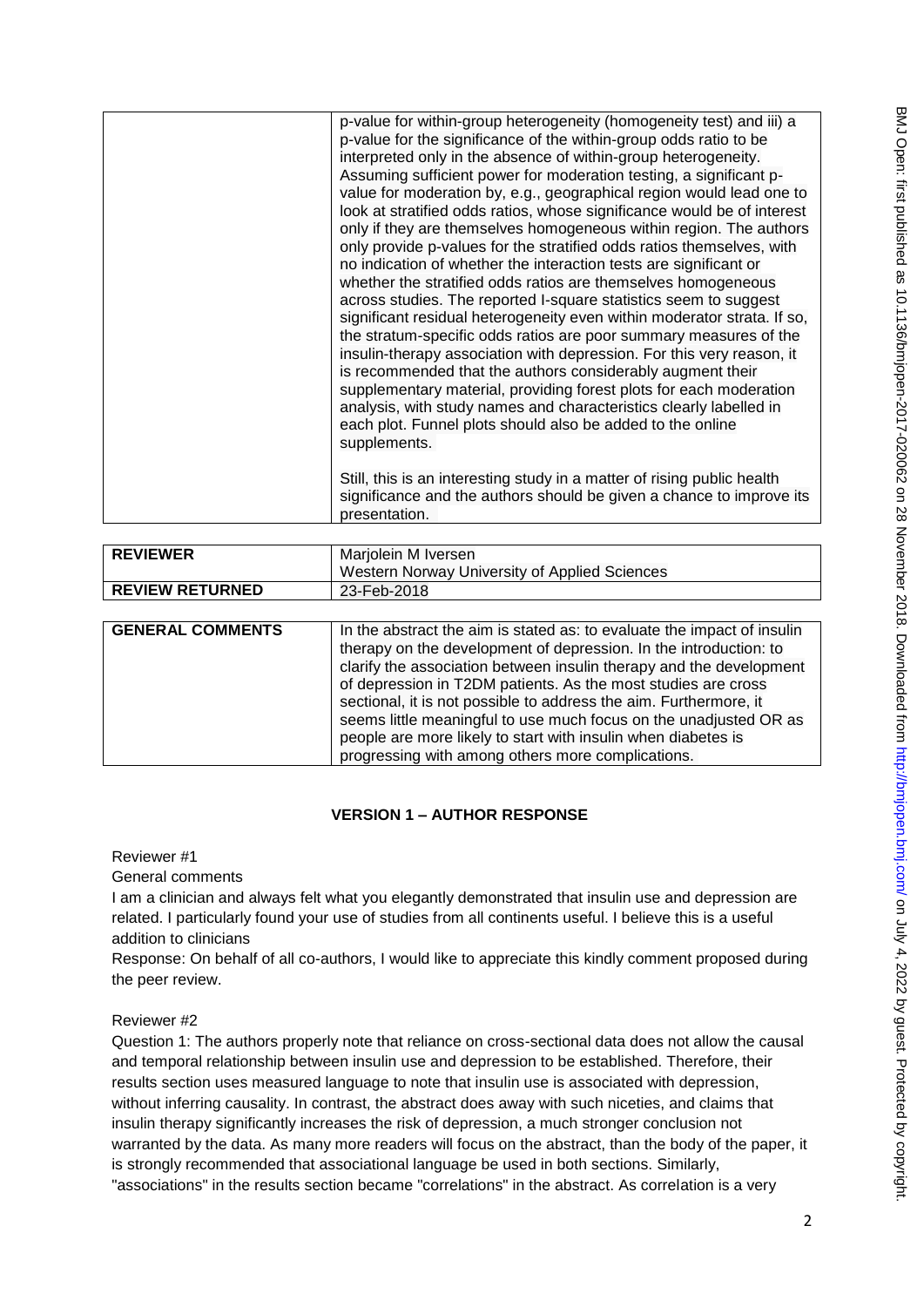specific measure of association not actually employed by the authors, they are asked to switch back to "associations" when referring to the relationships conveyed by odds ratios.

Similarly, relative risk may be close to odds ratios when the prevalence is low, but that does not mean that odds ratios of 1.41 imply an exact 41% increase in prevalence of depression; they measure a change in the odds of depression instead. Minor issues with the use of the English language remain in the rest of the paper, but they are merely annoying, rather than incorrect or misleading. Response: On behalf of all co-authors, I would like to appreciate the thoughtful comments proposed during the peer review. We have already revised the causal and temporal relationship between insulin use and depression in the revised manuscript. All of changes have already marked "RED".

Question 2: Regarding the meta-analysis itself there are 3 possible p-values that should be included when conducting moderation analyses: i) a p-value for between-group heterogeneity (overall moderation test), ii) a p-value for within-group heterogeneity (homogeneity test) and iii) a p-value for the significance of the within-group odds ratio to be interpreted only in the absence of within-group heterogeneity. Assuming sufficient power for moderation testing, a significant p-value for moderation by, e.g., geographical region would lead one to look at stratified odds ratios, whose significance would be of interest only if they are themselves homogeneous within region. The authors only provide pvalues for the stratified odds ratios themselves, with no indication of whether the interaction tests are significant or whether the stratified odds ratios are themselves homogeneous across studies. The reported I-square statistics seem to suggest significant residual heterogeneity even within moderator strata. If so, the stratum-specific odds ratios are poor summary measures of the insulin-therapy association with depression. For this very reason, it is recommended that the authors considerably augment their supplementary material, providing forest plots for each moderation analysis, with study names and characteristics clearly labelled in each plot. Funnel plots should also be added to the online supplements.

Response: On behalf of all co-authors, I would like to appreciate this kindly comment proposed during the peer review. P value for pooled results, heterogeneity, and between subgroups have already calculated and provided in Tables 2 and 3. All of changes have already marked "RED". Further, significant residual heterogeneity was observed, while these results were restricted by uncontrolled baseline characteristics of included studies. Therefore, we added one sentence in Limitation section and marked "RED".

Question 3: Still, this is an interesting study in a matter of rising public health significance and the authors should be given a chance to improve its presentation.

Response: On behalf of all co-authors, I would like to appreciate this kindly comment proposed during the peer review.

Reviewer #3: In the abstract the aim is stated as: to evaluate the impact of insulin therapy on the development of depression. In the introduction: to clarify the association between insulin therapy and the development of depression in T2DM patients. As the most studies are cross sectional, it is not possible to address the aim. Furthermore, it seems little meaningful to use much focus on the unadjusted OR as people are more likely to start with insulin when diabetes is progressing with among others more complications.

Response: On behalf of all co-authors, I would like to appreciate this kindly comment proposed during the peer review.

First, we have already changed the causal and temporal sentences in the revised manuscript, and all of changes are marked "RED".

Second, in the planning stages, the studies reported multivariable-adjusted OR was intended to pooled, whereas numerous studies reported raw data should be excluded, and the reliable of this study may be uncertain. Therefore, the summary results for crude and adjusted OR were analyzed separately, and the result of crude OR could provide a reference.